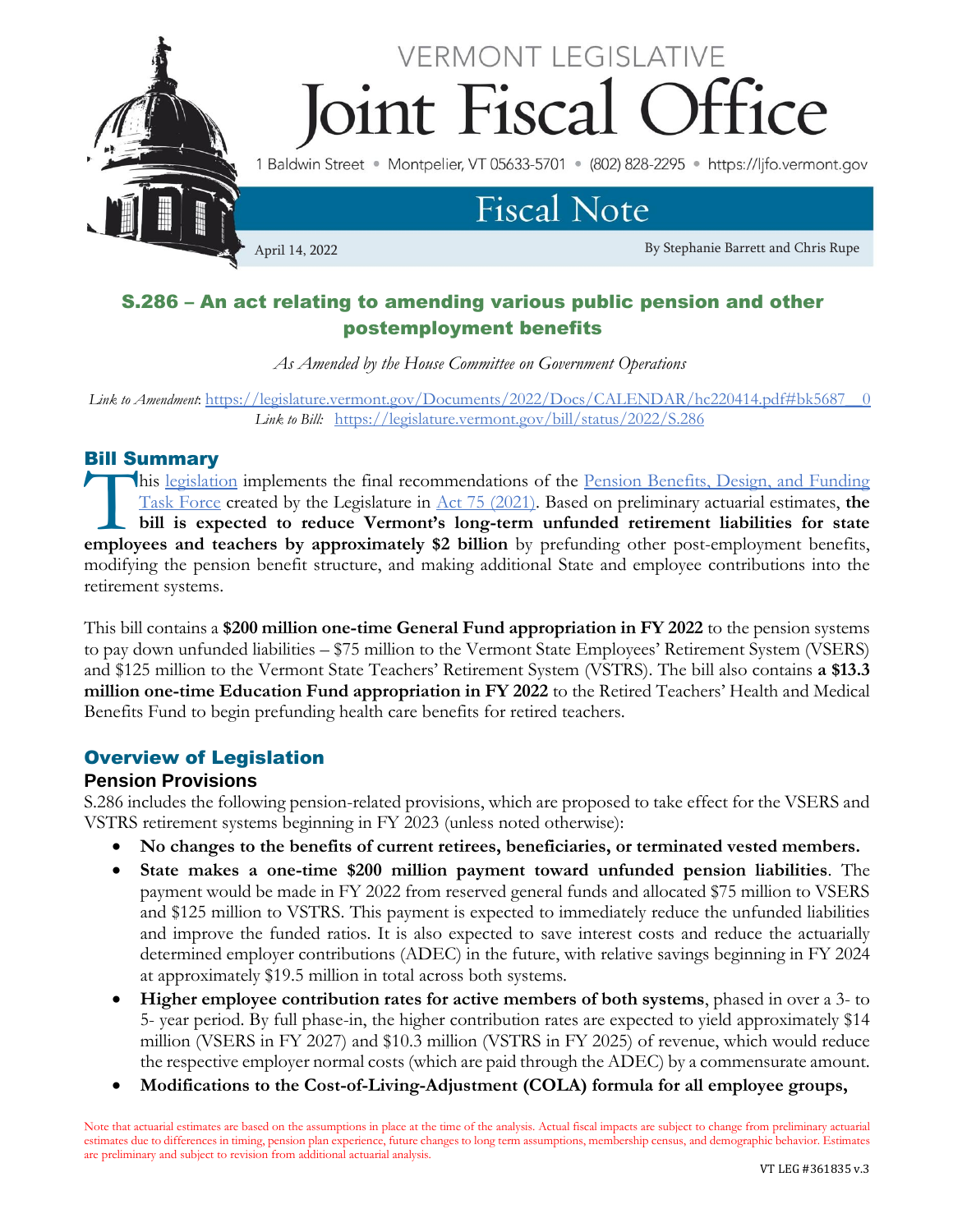**plus changes to other terms of the pension benefit for VSERS Groups C and D**. The proposed changes are expected to yield approximately \$58 million of unfunded liability reduction and \$8.7 million of relative ADEC savings for VSERS, and \$35 million of unfunded liability reduction and \$4.8 million of relative ADEC savings for VSTRS.

• **State commits to ongoing additional payments toward the unfunded liability**. Beginning in FY 2024, an additional payment above the actuarially recommended amount would be included in the annual appropriation requests for the pension systems. The additional payment would increase to a maximum of \$15 million per system by FY 2026 and remain in place until the respective systems reach 90 percent funded. This provision effectively reinvests a portion of the expected future cost savings from the \$200 million one-time payment and pension modifications into further paying down the accrued unfunded pension liabilities.

## **Other Post-Employment Benefits (OPEB)**

Sections 7, 13, and 14 contain language to prefund health care benefits (OPEB) for retired State employees and teachers. Currently, benefits for today's retirees are funded on a pay-as-you-go basis with minimal prefunding. By prefunding, the State will realize a reduction of its unfunded liabilities by approximately \$891.3 million for VSERS and \$836.8 million for VSTRS due to the ability to discount liabilities using the 7.0% rate of return adopted by the Vermont Pension Investment Commission (VPIC) for the pension investments rather than the lower 2.2% rate that must be used in the absence of prefunding per government accounting rules. Prefunding will result in long-term savings from the ability to take advantage of compound investment gains over time to fund future benefits, but it will require higher expenses in the near term. In FY 2023, \$15.1 million is needed from the Education Fund to begin funding the OPEB normal cost, and approximately \$15 million of General Fund is needed across both systems to transition to prefunding. Other provisions of the bill, however, such as the proposed increases to employee contribution rates, COLA modifications, and the impact of one-time State contributions, are expected to result in future recurring savings in pension costs that will offset a substantial portion of the added fiscal impact from prefunding OPEB. Additionally, Section 15 proposes to repeal the July 1, 2023 sunset for the annual charge for teacher health care paid by Local Education Agencies per [16 V.S.A. §](https://legislature.vermont.gov/statutes/section/16/055/01944d) 1944d. This language continues the practice of LEAs making annual contributions toward OPEB costs for teachers hired after July 1, 2015.

## **Year-End Surplus Construct**

**Beginning with the close of FY 2023**, Section 18 amends the existing statutory construct in 32 V.S.A.  $\frac{\S 308c(a)(3)}{3}$  $\frac{\S 308c(a)(3)}{3}$  $\frac{\S 308c(a)(3)}{3}$  that dedicates 50 percent of unreserved and undesignated end of year General Fund surpluses to the Vermont State Employees' Postemployment Benefits Trust Fund (VSERS OPEB). The bill would instead direct any such surpluses equally to the VSERS and VSTRS pension systems, with the VSTRS share dedicated to a newly created account to support future changes to retirement benefits when the VSTRS system is in a stronger financial position. It is not possible to accurately estimate the fiscal impact of this provision since the amount of unreserved and undesignated surpluses are subject to other spending decisions and actual end-ofyear revenue collections which vary from year to year.

### **Other Provisions**

Sections 8, 9, 10, and 16 propose clarifying amendments to several provisions enacted in Act 75 (2021) pertaining to the required frequency of experience studies and asset and liability studies for the three statewide pension systems. Act 75 stipulated that the Vermont Pension Investment Commission (VPIC) shall perform asset and liability studies on a three-year basis beginning on July 1, 2022. Act 75 further stipulated that the three Retirement Boards perform experience studies at least once every three years after the effective date of the Act–the prior requirement was at least once every five years. The language in these sections clarifies, where appropriate, that the three-year cycle is defined as three *fiscal years* of actuarial data, not the three-year anniversary of the completion date of the most recent studies. The language also provides the VPIC and Retirement Boards with the option to delay the upcoming studies by a year in order to include FY 2023 data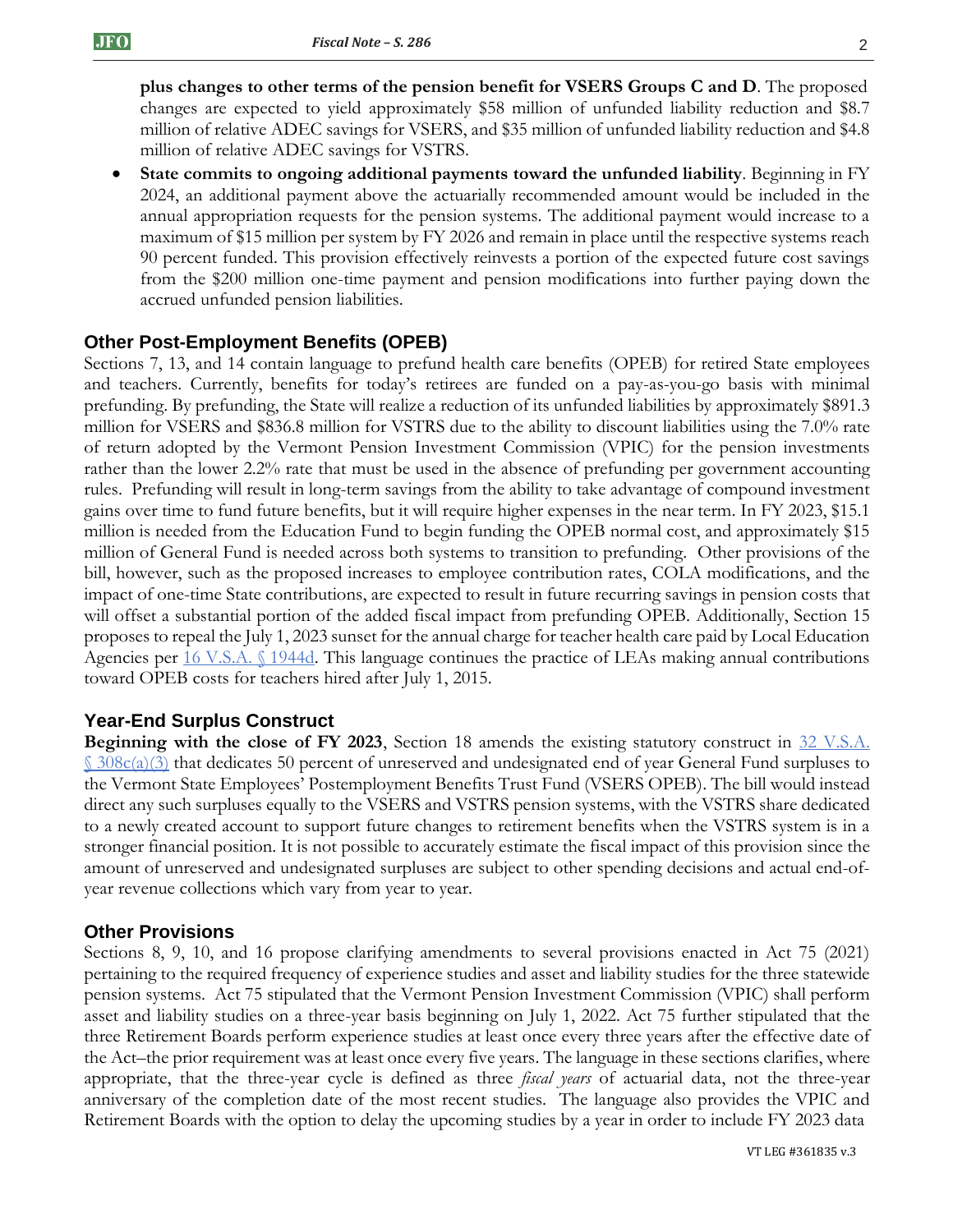in the studies. The most recent experience studies were based on the FY 2019 valuations. Without this change, the next experience studies would cover data for the three fiscal years from FY 2020 through FY 2022 and omit many impacts from the proposed changes contained in this bill, which take effect in FY 2023. The Vermont Municipal Employees' Retirement System (VMERS) is outside the scope of the remainder of the bill, but this specific change is also proposed to apply to that system for the administrative convenience of having all three pension systems complete experience studies and review actuarial assumptions on the same schedule.

# Modifications to the State Employees' Retirement System (VSERS)

## **Proposed Pension Benefit Changes**

S.286 proposes numerous modifications to the pension benefit structure for VSERS active members *(see Table 1).* No proposed changes would impact current retirees, beneficiaries, or terminated vested members. Certain proposed changes would not apply to active members who are at or approaching eligibility for normal or unreduced retirement as of the effective date of the changes (July 1, 2022).

Preliminary actuarial analysis commissioned for the Pension Task Force expects these proposed changes will reduce the State's actuarially determined employer contribution (ADEC) by approximately \$8.7 million and the VSERS unfunded liability by approximately \$58 million. These impacts come primarily from the proposed changes to the COLA benefit, which are expected to lead to a change in the long-term actuarial assumptions used to calculate the normal cost and accrued liabilities. Reductions in the ADEC accrue to the funds of State government in proportion to those funds' shares of the active payroll – approximately 40% typically falls to the General Fund, with the rest charged to federal and special funds.

| <b>Table 1: VSERS Current and Proposed Pension Provisions</b> |                                                                                                                  |                                                                                                                                                                                  |                                                                                                                                                                                                                                                                                                                                                                                                                                                                                                  |                      |  |
|---------------------------------------------------------------|------------------------------------------------------------------------------------------------------------------|----------------------------------------------------------------------------------------------------------------------------------------------------------------------------------|--------------------------------------------------------------------------------------------------------------------------------------------------------------------------------------------------------------------------------------------------------------------------------------------------------------------------------------------------------------------------------------------------------------------------------------------------------------------------------------------------|----------------------|--|
|                                                               | <b>Current</b>                                                                                                   | <b>Proposed</b>                                                                                                                                                                  | <b>Comments</b>                                                                                                                                                                                                                                                                                                                                                                                                                                                                                  | <b>Bill</b><br>Sec.  |  |
|                                                               |                                                                                                                  | Group C - Law Enforcement/Public Safety (439 active members - FY 2021)                                                                                                           |                                                                                                                                                                                                                                                                                                                                                                                                                                                                                                  |                      |  |
| Unreduced<br>early retirement                                 | Age 50 with at least 20<br>vears of service<br>(whichever is later)                                              | No change                                                                                                                                                                        | Most Group C members retire under unreduced early<br>retirement at age 50 with at least 20 years of service.<br>No change is proposed.                                                                                                                                                                                                                                                                                                                                                           |                      |  |
| Mandatory<br>normal<br>retirement                             | Age 55 with at least 5<br>years of service, or<br>completion of 30 years<br>of service (whichever is<br>earlier) | Age 57 with at least 5<br>years of service, or<br>completion of 30 years of<br>service (whichever is<br>earlier)                                                                 | The mandatory normal retirement age is proposed to<br>increase from age 55 to 57. This recommendation will<br>not change the current age 55 normal retirement<br>eligibility or require any members to work until age 57 if<br>they are otherwise eligible to retire sooner.                                                                                                                                                                                                                     | Sec. 3               |  |
| <b>Max Benefit</b><br>Payable                                 | 50% of Average Final<br>Compensation                                                                             | 50% of Average Final<br>Compensation, plus 1.5%<br>for each year of continuous<br>service worked after 7/1/22<br>after reaching the later of<br>Age 50 or 20 years of<br>service | Proposed to incentivize members to voluntarily work<br>beyond the age at which they are eligible to retire with<br>an unreduced benefit (age 50 with at least 20 years of<br>service). As of FY 2021, only 12 of the 439 active Group<br>C members (2.7%) remained in service beyond the age<br>at which they are eligible for unreduced early<br>retirement. Encouraging additional members to retire<br>at later ages than they otherwise would is expected to<br>result in actuarial savings. | Secs. 3-<br>$\Delta$ |  |
| <b>COLA</b>                                                   | Member must receive a<br>retirement benefit for at<br>least 12 months before<br>receiving a COLA                 | Member must receive a<br>retirement benefit for at<br>least 24 months before<br>receiving a COLA                                                                                 | Proposed change would only apply to active members<br>who become eligible for normal or unreduced early<br>retirement on or after 7/1/22.                                                                                                                                                                                                                                                                                                                                                        | Sec. 5               |  |
| <b>COLA</b>                                                   | Net percentage change<br>in the CPI used to<br>calculate the COLA has<br>a 1% minimum, 5%<br>maximum             | Net percentage change in<br>the CPI used to calculate<br>the COLA has a 4%<br>maximum                                                                                            | Proposed change would only apply to active members<br>who become eligible for normal or unreduced early<br>retirement on or after 7/1/22.                                                                                                                                                                                                                                                                                                                                                        | Sec. 5               |  |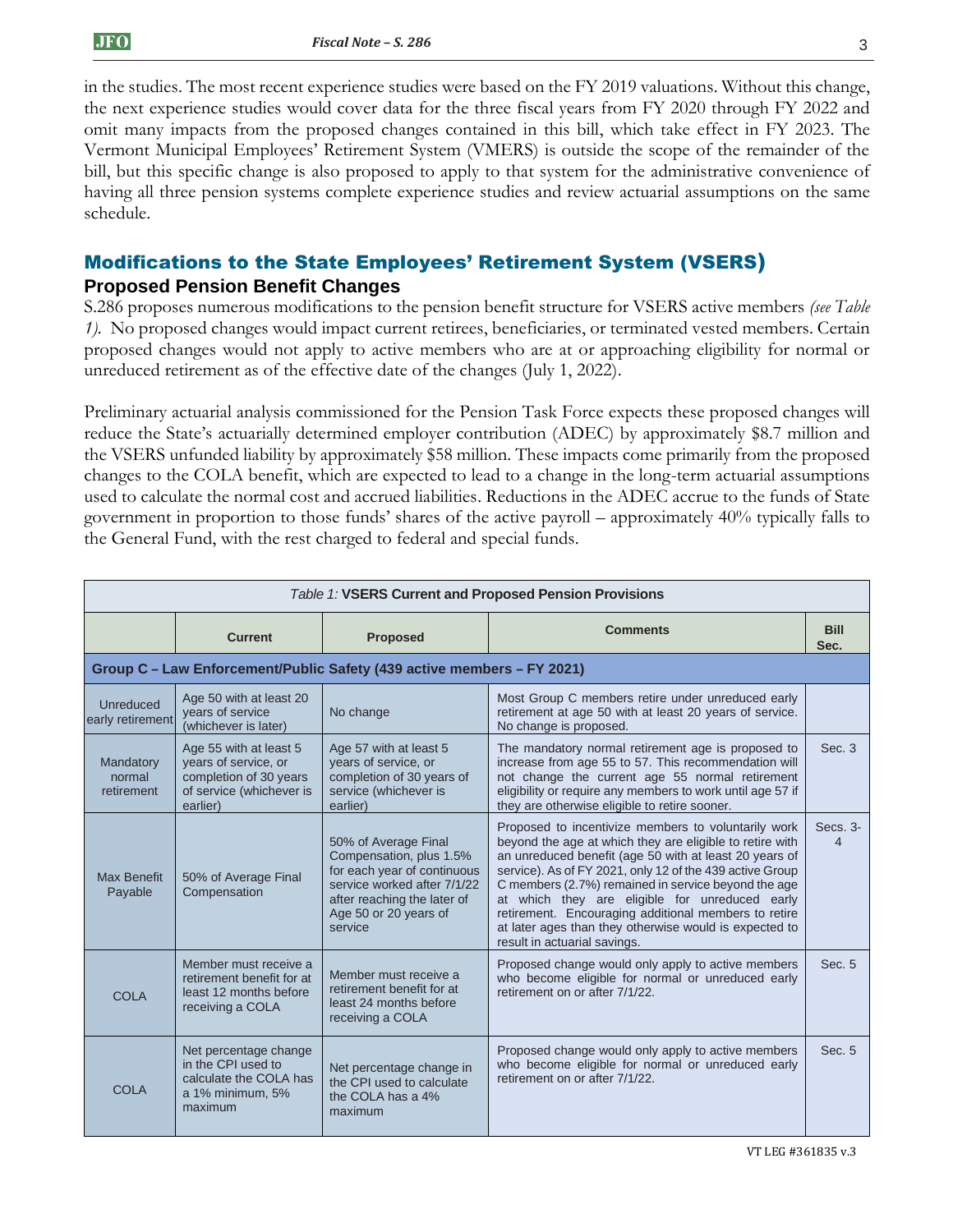| Group D - Judicial (51 active members - FY 2021)                    |                                                                                                      |                                                                                                                                                                         |                                                                                                                                                                                                                                                                                                                                                       |        |  |  |
|---------------------------------------------------------------------|------------------------------------------------------------------------------------------------------|-------------------------------------------------------------------------------------------------------------------------------------------------------------------------|-------------------------------------------------------------------------------------------------------------------------------------------------------------------------------------------------------------------------------------------------------------------------------------------------------------------------------------------------------|--------|--|--|
| <b>Average Final</b><br>Compensation                                | Final salary at<br>retirement                                                                        | Average of 2 highest<br>consecutive years                                                                                                                               | Proposed change would not apply to active members<br>who are age 57+ with at least 5 years of service, or to<br>members with 15+ years of service at any age, as of<br>6/30/2022.                                                                                                                                                                     | Sec. 2 |  |  |
| Unreduced<br>normal<br>retirement                                   | Age 62 with at least 5<br>vears of service                                                           | For members first<br>appointed on or after<br>7/1/2022, age 65 with at<br>least 5 years of service                                                                      | Proposed change would increase normal retirement<br>age from 62 to 65 for new hires. Group D members are<br>typically hired at, and work to, later ages than other<br>groups. As of FY 2021 only 22 of the 51 active Group<br>D members (43.1%) were younger than age 60, and 29<br>of the 51 active Group D members (56.9%) were at<br>least age 60. | Sec. 2 |  |  |
| <b>Max Benefit</b><br>Payable                                       | 100% of Final Salary                                                                                 | 80% of Average Final<br>Compensation (2 highest<br>consecutive years)                                                                                                   | Proposed change would not apply to active members<br>who are age 57+ with at least 5 years of service, or to<br>members with 15+ years of service at any age, as of<br>6/30/2022.                                                                                                                                                                     | Sec. 3 |  |  |
| <b>COLA</b>                                                         | Member must receive a<br>retirement benefit for at<br>least 12 months before<br>receiving a COLA     | Member must receive a<br>retirement benefit for at<br>least 24 months before<br>receiving a COLA                                                                        | Proposed change would only apply to active members<br>who are appointed or elected on or after 7/1/22.                                                                                                                                                                                                                                                | Sec. 5 |  |  |
| <b>COLA</b>                                                         | Full COLA (100% of net<br>CPI change) on full<br>amount of retirement<br>benefit paid.               | Full COLA (100% of net<br>CPI change) on first<br>\$75,000 of retirement<br>benefit paid. Reduced<br>COLA (50% of net CPI<br>change) on benefit paid<br>above \$75,000. | Proposed change would only apply to active members<br>hired on or after 7/1/22.                                                                                                                                                                                                                                                                       | Sec. 5 |  |  |
| Group F - General Public Employees (7,701 active members - FY 2021) |                                                                                                      |                                                                                                                                                                         |                                                                                                                                                                                                                                                                                                                                                       |        |  |  |
| <b>COLA</b>                                                         | Member must receive a<br>retirement benefit for at<br>least 12 months before<br>receiving a COLA     | Member must receive a<br>retirement benefit for at<br>least 24 months before<br>receiving a COLA                                                                        | Proposed change would only apply to active members<br>who are eligible for normal or unreduced early<br>retirement on or after 7/1/22.                                                                                                                                                                                                                | Sec. 5 |  |  |
| <b>COLA</b>                                                         | Net percentage change<br>in the CPI used to<br>calculate the COLA has<br>a 1% minimum, 5%<br>maximum | Net percentage change in<br>the CPI used to calculate<br>the COLA has a 4%<br>maximum                                                                                   | Proposed change would only apply to active members<br>who become eligible for normal or unreduced early<br>retirement on or after 7/1/22.                                                                                                                                                                                                             | Sec. 5 |  |  |

# **Proposed Employee Contribution Rates**

Section 6 proposes numerous modifications to the member contribution rates paid by active employees, beginning in FY 2023 *(see Table 2).* Employee contributions are made on a pre-tax basis and revenue is credited toward the normal cost of the member's future pension benefits (not toward the unfunded liability). Additional revenue raised through employee contributions reduces employer pension expenses (the ADEC) by paying a greater share of the total normal cost that would otherwise fall to the employer to pay.

| <i>Table 2:</i> VSERS Current and Proposed Pension Employee Contribution Rates |                |                                                                                                                                                                                                                                         |                                                                                                                                                                                                                                                                                                                                                                                                                                                                                                                              |                     |  |  |
|--------------------------------------------------------------------------------|----------------|-----------------------------------------------------------------------------------------------------------------------------------------------------------------------------------------------------------------------------------------|------------------------------------------------------------------------------------------------------------------------------------------------------------------------------------------------------------------------------------------------------------------------------------------------------------------------------------------------------------------------------------------------------------------------------------------------------------------------------------------------------------------------------|---------------------|--|--|
|                                                                                | <b>Current</b> | <b>Proposed</b>                                                                                                                                                                                                                         | <b>Comments</b>                                                                                                                                                                                                                                                                                                                                                                                                                                                                                                              | <b>Bill</b><br>Sec. |  |  |
| Group C                                                                        | 8.53%          | 0.5% increase per year for 3 years                                                                                                                                                                                                      | Beginning in FY 2023, for all active members. The<br>contribution rate would be 10.05% at full phase-in (FY<br>$2025$ ).                                                                                                                                                                                                                                                                                                                                                                                                     | Sec. 6              |  |  |
| Group D                                                                        | 6.65%          | Base salary <25 <sup>th</sup> percentile: No<br>change.<br>Base salary $25^{th}$ – $50^{th}$ percentile: 0.5%<br>increase per year for 3 years.<br>Base salary $50^{th}$ $- 75^{th}$ percentile: 0.5%<br>increase per year for 4 years. | Beginning in FY 2023, for all active members. The<br>proposed rates mirror those proposed for Group F.<br>5-year phase-in of contribution increases, by salary<br>quartile. A member's contribution rate would be based on<br>the quartile their base hourly rate of pay falls within, with<br>the rate charged to every dollar earned by the member<br>each fiscal year. Quartiles calculated annually.<br>By full phase-in (FY 2027), contribution rates would be:<br>$0 - 25$ <sup>th</sup> percentile:<br>6.65%<br>8.15% | Sec. 6              |  |  |
|                                                                                |                | Base salary $75th$ + percentile: 0.5%<br>increase per year for 5 years.                                                                                                                                                                 | $25th$ – $50th$ percentile:<br>$50th$ $- 75th$ percentile:<br>8.65%<br>$75th$ + percentile:<br>9.15%                                                                                                                                                                                                                                                                                                                                                                                                                         |                     |  |  |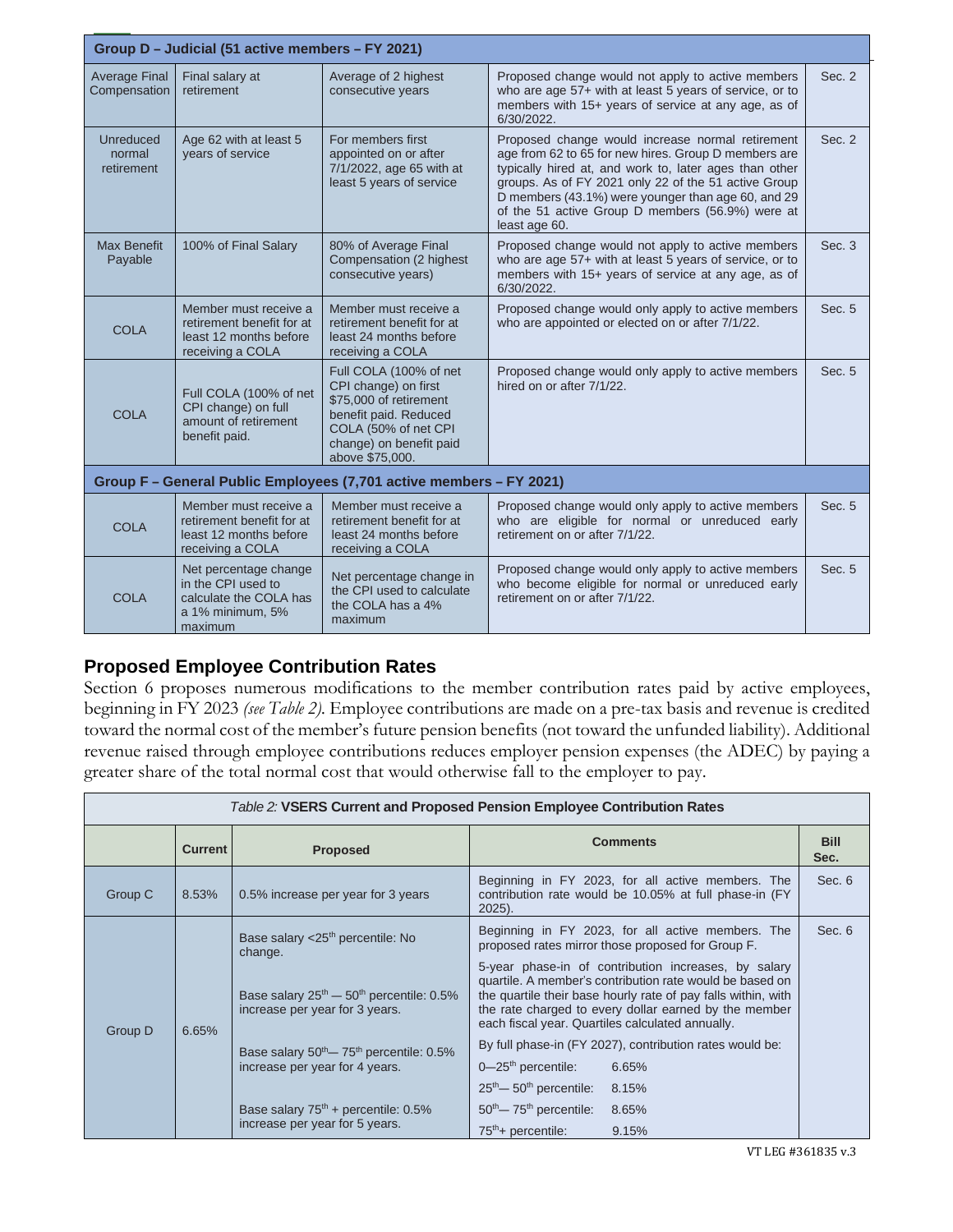|  | Group F<br>6.65% | Base salary <25 <sup>th</sup> percentile: No<br>change.<br>Base salary $25^{th}$ – $50^{th}$ percentile: 0.5%<br>increase per year for 3 years.<br>Base salary $50^{th}$ – $75^{th}$ percentile: 0.5%<br>increase per year for 4 years.<br>Base salary $75th$ + percentile: 0.5%<br>increase per year for 5 years. | Beginning in FY 2023, for all active members. The<br>Sec. 6<br>proposed rates mirror those proposed for Group D.<br>5-year phase-in of contribution increases, by salary<br>quartile. A member's contribution rate would be based on<br>the quartile their base hourly rate of pay falls within, with<br>the rate charged to every dollar earned by the member<br>each fiscal year. Quartiles calculated annually.<br>By full phase-in (FY 2027), contribution rates would be:<br>$0 - 25$ <sup>th</sup> percentile:<br>6.65%<br>$25th$ – 50 <sup>th</sup> percentile:<br>8.15%<br>$50th$ $- 75th$ percentile:<br>8.65%<br>$75th$ + percentile:<br>9.15% |
|--|------------------|--------------------------------------------------------------------------------------------------------------------------------------------------------------------------------------------------------------------------------------------------------------------------------------------------------------------|----------------------------------------------------------------------------------------------------------------------------------------------------------------------------------------------------------------------------------------------------------------------------------------------------------------------------------------------------------------------------------------------------------------------------------------------------------------------------------------------------------------------------------------------------------------------------------------------------------------------------------------------------------|
|--|------------------|--------------------------------------------------------------------------------------------------------------------------------------------------------------------------------------------------------------------------------------------------------------------------------------------------------------------|----------------------------------------------------------------------------------------------------------------------------------------------------------------------------------------------------------------------------------------------------------------------------------------------------------------------------------------------------------------------------------------------------------------------------------------------------------------------------------------------------------------------------------------------------------------------------------------------------------------------------------------------------------|

Preliminary actuarial analysis commissioned for the Pension Task Force expects these proposed changes will generate approximately \$2.8 million of revenue in FY 2023, growing to approximately \$14 million by FY 2027 when the proposed rates are fully phased in across all groups *(see Table 3)*. Actual amounts may fluctuate from estimates, however, due to timing factors and fluctuations in the census and payroll characteristics of the active workforce.

*Operations, omit the additional 0.1% contribution authorized by 3 V.S.A. § 473(f).* 

After full phase-in of the proposed rate structure (expected to occur in FY 2025 for Group C, and FY 2027 for Groups D and F), overall payroll growth is expected to increase at a long-term annual growth rate of 3.5%. Revenue from employee contributions, in turn, would expect to increase at a similar pace with the size of the overall payroll when all else is equal.

| Table 3: Estimated Additional Revenue from<br><b>Proposed VSERS Employee Contributions</b><br>$$$ millions) |                                                  |                                 |  |  |  |
|-------------------------------------------------------------------------------------------------------------|--------------------------------------------------|---------------------------------|--|--|--|
| <b>Fiscal Year</b>                                                                                          | <b>Group C</b>                                   | <b>Group F</b>                  |  |  |  |
| FY 2023                                                                                                     | 0.2                                              | 2.5                             |  |  |  |
| FY 2024                                                                                                     | 0.4                                              | 5.3                             |  |  |  |
| FY 2025                                                                                                     | 0.6                                              | 8.4                             |  |  |  |
| FY 2026                                                                                                     | 0.6                                              | 11.1                            |  |  |  |
| FY 2027                                                                                                     | 0.6                                              | 13.3                            |  |  |  |
| $\cdots$<br>$\sim$ $\cdot$                                                                                  | $\sim$ $\sim$ $\sim$ $\sim$ $\sim$ $\sim$ $\sim$ | $\mathbf{r}$ , and $\mathbf{r}$ |  |  |  |

*Note: Group D is not reflected in these estimates but due to the small size of the group the additional expected revenue will likely be within a rounding error of \$0.1 million annually.*

# Modifications to the State Teachers' Retirement System (VSTRS) **Proposed Pension Benefit Changes**

Section 12 proposes several modifications to the pension benefit structure for VSTRS active members *(see Table 4 on the following page).* Similar to the recommendations made for VSERS, no proposed changes would impact current retirees, beneficiaries, or terminated vested members. The proposed changes to the COLA would not apply to active members who are eligible for normal or unreduced retirement as of June 30, 2022.

Preliminary actuarial analysis commissioned for the Pension Task Force expects these proposed changes will reduce the State's actuarially determined employer contribution (ADEC) by approximately \$4.8 million and the VSTRS unfunded liability by approximately \$34.9 million. These impacts come from the proposed changes to the COLA benefit, which are expected to lead to a change in the long-term actuarial assumptions used to calculate the normal cost and accrued liabilities. Reductions in the VSTRS ADEC accrue primarily to two funds of State government – savings from reducing the normal cost (approximately \$1.6 million) primarily accrue to the Education Fund, and savings from reducing the unfunded liabilities (approximately \$3.2 million) primarily accrue to the General Fund. A small portion of savings will also accrue to Local Education Agencies that make contributions to both the normal cost and unfunded liability on their federally funded staff.

VT LEG #361835 v.3 Additionally, Sections 11a and 11b include language reflecting the General Assembly's intent to consider future legislation that would create a path for the COLA benefit formula (or other terms of the benefit structure) to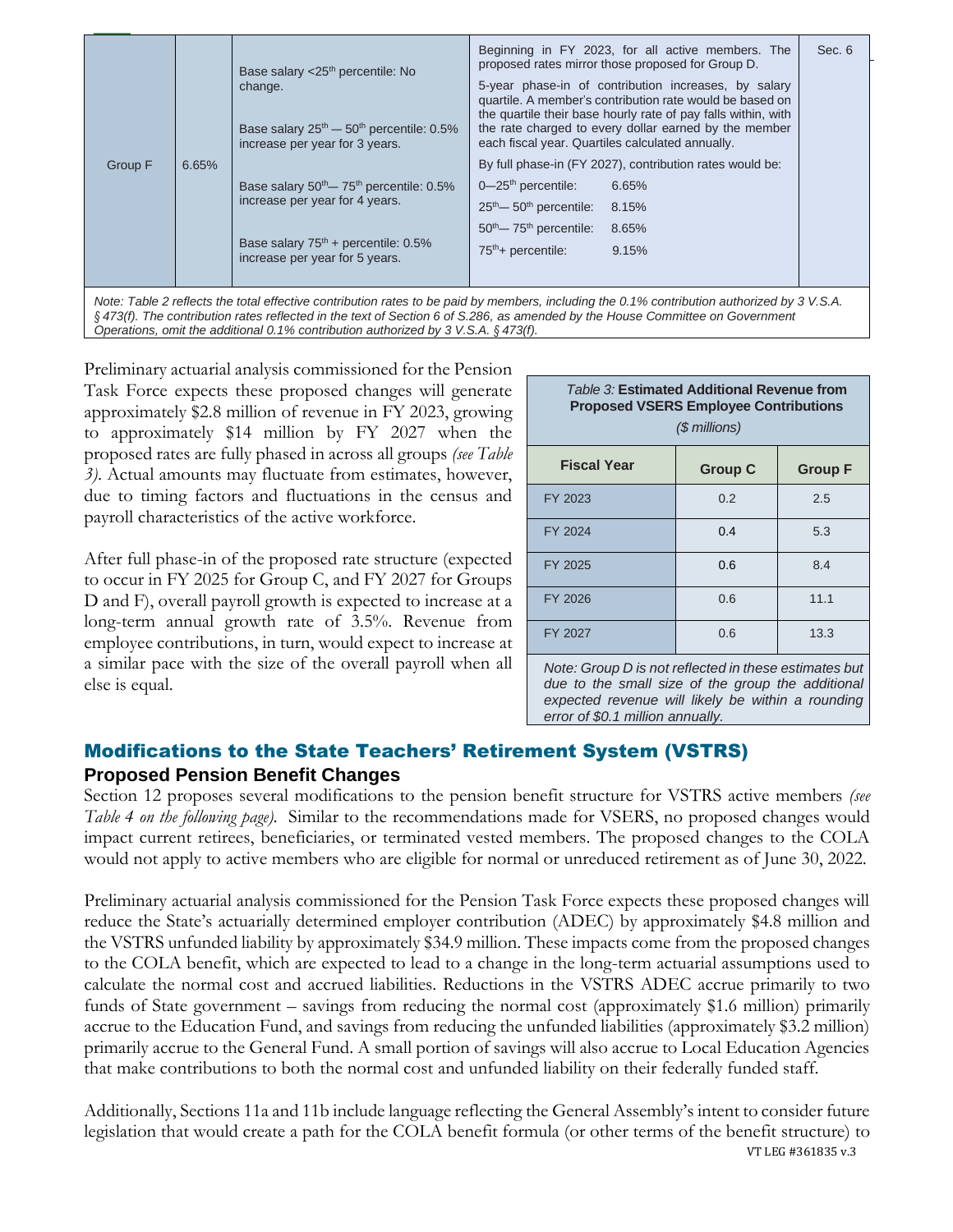be increased in the future when the VSTRS pension system is at least 80 percent funded for members who leave active service on or after June 30, 2023. Currently, VSTRS Group C members receive a COLA in retirement that is calculated at 50 percent of the net percentage change in the CPI. The legislative intent, per the Task Force recommendations, is to eventually increase the COLA formula for members who paid approximately one year of the increased employee contributions (see below) once the system reaches 80 percent funded, provided that doing so would not result in the fund falling below 80 percent funded. As of the FY 2021 actuarial valuation, which does not reflect any of the proposed changes in this bill, the VSTRS system is expected to reach 80 percent funded in approximately FY 2033.

Preliminary actuarial estimates reported to the Joint Fiscal Office by the Office of the State Treasurer indicate that if the necessary statutory changes to implement this recommendation were enacted now, they would increase the unfunded liability by approximately \$105 million and the ADEC by approximately \$16 million. Rather than enshrining this future benefit change into statute now, which would immediately increase the unfunded liability and ADEC, Section 11a proposes to create a dedicated account that would receive the VSTRS portion of future General Fund surpluses, invest those funds, and use those assets to fund future increases to the benefit when the system is at least 80 percent funded, or in conjunction with other proposed changes to the amortization schedule. Section 11b establishes a process for evaluating the fiscal impacts of future benefit changes and making recommendations for legislative action to modify benefits in the future, provided that enough assets are in the newly created account to pay for the present value of those future benefit modifications.

| Table 4: VSTRS Current and Proposed Pension Provisions |                                                                                                   |                                                                                                       |                                                                                   |                  |  |  |
|--------------------------------------------------------|---------------------------------------------------------------------------------------------------|-------------------------------------------------------------------------------------------------------|-----------------------------------------------------------------------------------|------------------|--|--|
|                                                        | <b>Current</b>                                                                                    | <b>Proposed</b>                                                                                       | <b>Comments</b>                                                                   | <b>Bill Sec.</b> |  |  |
|                                                        | Group C – All Active Members Hired After 7/1/90 Plus Former Group B Members as of 7/1/90          |                                                                                                       |                                                                                   |                  |  |  |
| <b>COLA</b>                                            | Member must receive a<br>retirement benefit for at<br>least 12 months before<br>receiving a COLA  | Member must receive a<br>retirement benefit for at<br>least 24 months before<br>receiving a COLA      | Proposed change would only apply to members<br>who are active on or after 7/1/22. | Sec. 12          |  |  |
| <b>COLA</b>                                            | Net percentage change in<br>the CPI used to calculate<br>the COLA has a 1%<br>minimum, 5% maximum | Net percentage change in<br>the CPI used to calculate<br>the COLA has a $0\%$<br>minimum. 4% maximum. | Proposed change would only apply to members<br>who are active on or after 7/1/22. | Sec. 12          |  |  |

### **Proposed Employee Contribution Rates**

Section 11 proposes modifications to the member contribution rates paid by active VSTRS employees, beginning on July 1, 2022 *(see Table 5).* Employee contributions are made on a pre-tax basis and revenue is credited toward the normal cost of the member's future pension benefits, not toward the unfunded liability. Additional revenue raised through employee contributions reduces employer pension expenses (the ADEC) by paying a greater share of the total normal cost that would otherwise fall to the employer to pay. Most of the savings from higher employee contributions would accrue to the Education Fund.

The Pension Task Force recommended

| <b>Table 5: VSTRS Current and Proposed Pension Employee</b><br><b>Contribution Rates</b> |                          |                   |                   |                   |  |
|------------------------------------------------------------------------------------------|--------------------------|-------------------|-------------------|-------------------|--|
| <b>Current</b>                                                                           |                          | <b>Proposed</b>   |                   |                   |  |
|                                                                                          | <b>Base Salary Level</b> | <b>FY</b><br>2023 | <b>FY</b><br>2024 | <b>FY</b><br>2025 |  |
| Members At Least<br>Age 57 or With At                                                    | $<$ \$40,000             | 6.0%              | 6.25%             | 6.25%             |  |
| Least 25 Years of<br>Service On<br>6/30/2010 pay 5.0%                                    | \$40,000.01-\$60,000     | 6.50%             | 6.75%             | 6.75%             |  |
| Members Less Than                                                                        | $$60,000.01 - $80,000$   | 6.75%             | 7.00%             | 7.50%             |  |
| Age 57 or With Less<br>Than 25 Years of<br>Service on 6/30/2010<br>pay 6.0%.             | \$80,000.01-\$100,000    | 7.00%             | 7.50%             | 8.25%             |  |
|                                                                                          | $$100,000.01+$           | 7.25%             | 8.00%             | 9.00%             |  |
| Add'l Est. Revenue (\$ million)<br>10.3<br>6.2<br>8.7                                    |                          |                   |                   |                   |  |

VT LEG #361835 v.3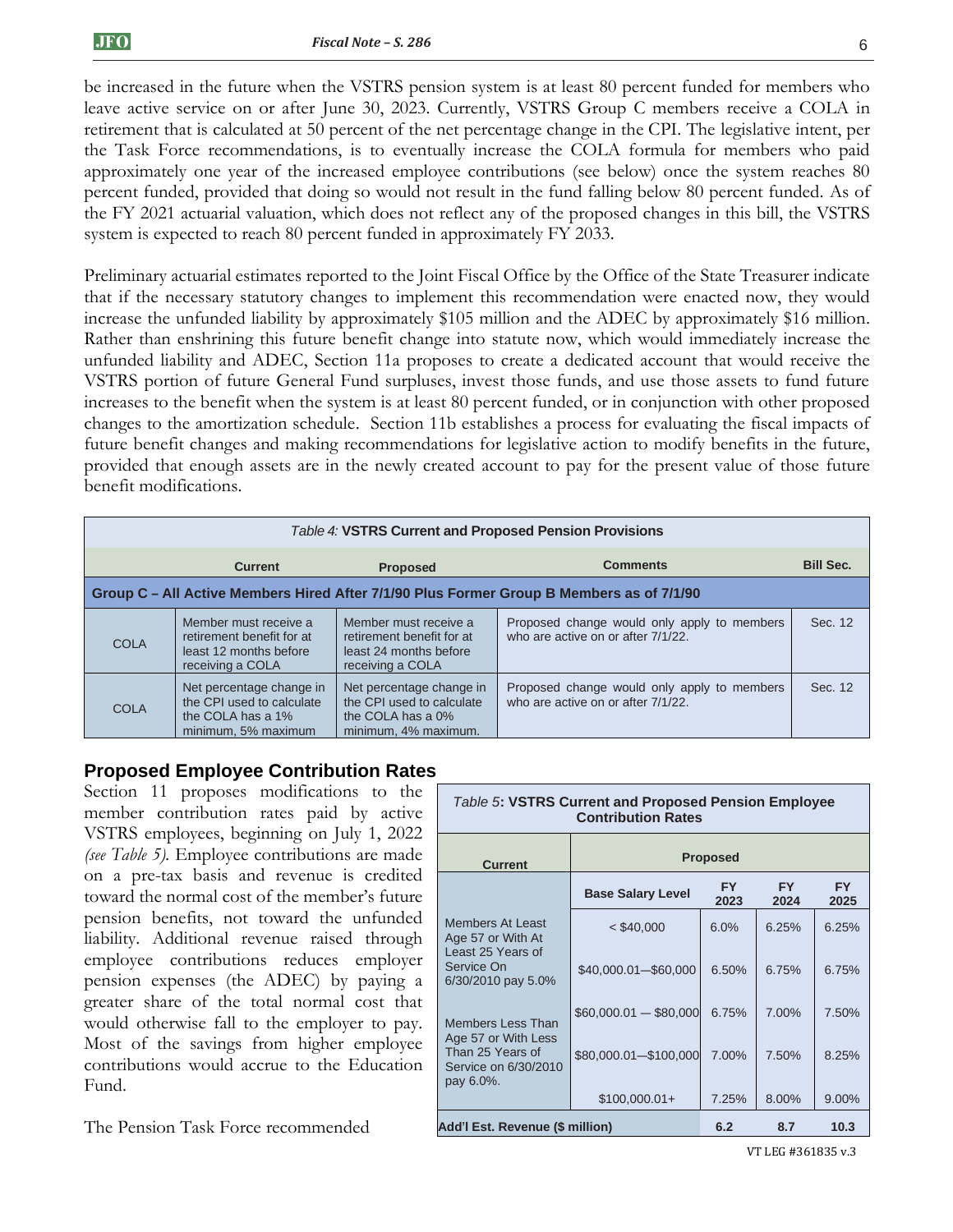moving to a progressive contribution structure for VSTRS members, beginning in FY 2023. A rate structure with five fixed income brackets would be phased in over a three-year period. The member's effective contribution rate would be determined annually by the bracket that their base annual contract salary falls within, with that effective rate charged on every dollar earned by the member over the course of the year. Preliminary estimates by JFO based on active payroll data suggest that approximately \$10.3 million of additional revenue could be generated by full phase-in of the progressive rate structure in FY 2025, which will reduce the Education Fund's contribution. Overall payroll growth is expected to increase at a long-term annual growth rate of 3.0%. Revenue from employee contributions, in turn, would expect to increase at a similar pace when all else is equal. However, actual revenues may fluctuate from estimates due to fluctuations in timing and the census and payroll characteristics of the active workforce.

### Additional State Pension Contributions

#### **One-Time Contributions**

Section 17 contains \$200 million of one-time General Fund contributions to the two pension systems to pay down the respective unfunded liabilities — \$75 million to VSERS and \$125 million to VSTRS — in recognition of the fact that the VSTRS system has a significantly larger unfunded liability. Act 74 (2021) reserved \$150 million of FY 2021 general funds for pension funding initiatives, which Section 17 unreserves and appropriates equally to both systems. Section 17 also appropriates an additional \$50 million from FY 2022 general funds to the VSTRS system.

These one-time pension contributions would be made in FY 2022 and result in future recurring employer ADEC savings beginning two years in the future (FY 2024). Although the actual fiscal impact of these contributions will be determined by future actuarial valuations in conjunction with other experience factors, preliminary analysis commissioned by the Task Force estimates a Year 1 (FY 2024) impact of approximately \$7.3 million (VSERS) and \$12.2 million (VSTRS) of relative ADEC savings from one-time contributions of similar magnitudes. For VSERS, these savings would accrue to the funds of State government in proportion to their shares of the active payroll. For VSTRS, these savings would primarily accrue to the General Fund with a small portion accruing to Local Education Agencies on their federally funded staff.

### **Recurring Additional State Contributions to the Pension Systems**

Sections 6 and 11 propose ongoing commitments of State funds to further accelerate the pay-down of the unfunded pension liabilities. Beginning in FY 2024, the first year of anticipated ADEC savings from the impact of the one-time contributions, the State would make supplemental contributions above the actuarially recommended amount and effectively redirect the savings into further paying down the unfunded liabilities. These sections propose additional amounts to each system of \$9 million in FY 2024, \$12 million in FY 2025, and \$15 million in FY 2026. The amounts would then remain at \$15 million until the respective pension system reaches 90 percent funded. According to the FY 2021 actuarial valuations, which do not reflect any of the impacts of the proposed changes contained in this bill, the systems are expected to reach 90 percent funded in a status quo situation in FY 2034 (VSERS) and FY 2036 (VSTRS), respectively.

Section 6 proposes that the annual VSERS funding recommendation made by the Retirement Board shall reflect the actuarially determined employer contribution plus these additional payments toward the unfunded liability, with the total cost reflected in the annual percentage assessed to payroll across all the various employing agencies/departments and funds of state government. Section 11 proposes a similar requirement of the VSTRS Retirement Board to reflect the additional payment in its annual funding request; however, VSTRS employer pension costs are paid through a direct appropriation in the annual appropriations bill. These commitments would be subject to appropriations by future legislatures.

Like one-time contributions, recurring contributions in excess of the actuarially recommended amount are expected to have positive impacts; improving the systems' funded ratios, accelerating the pay down of the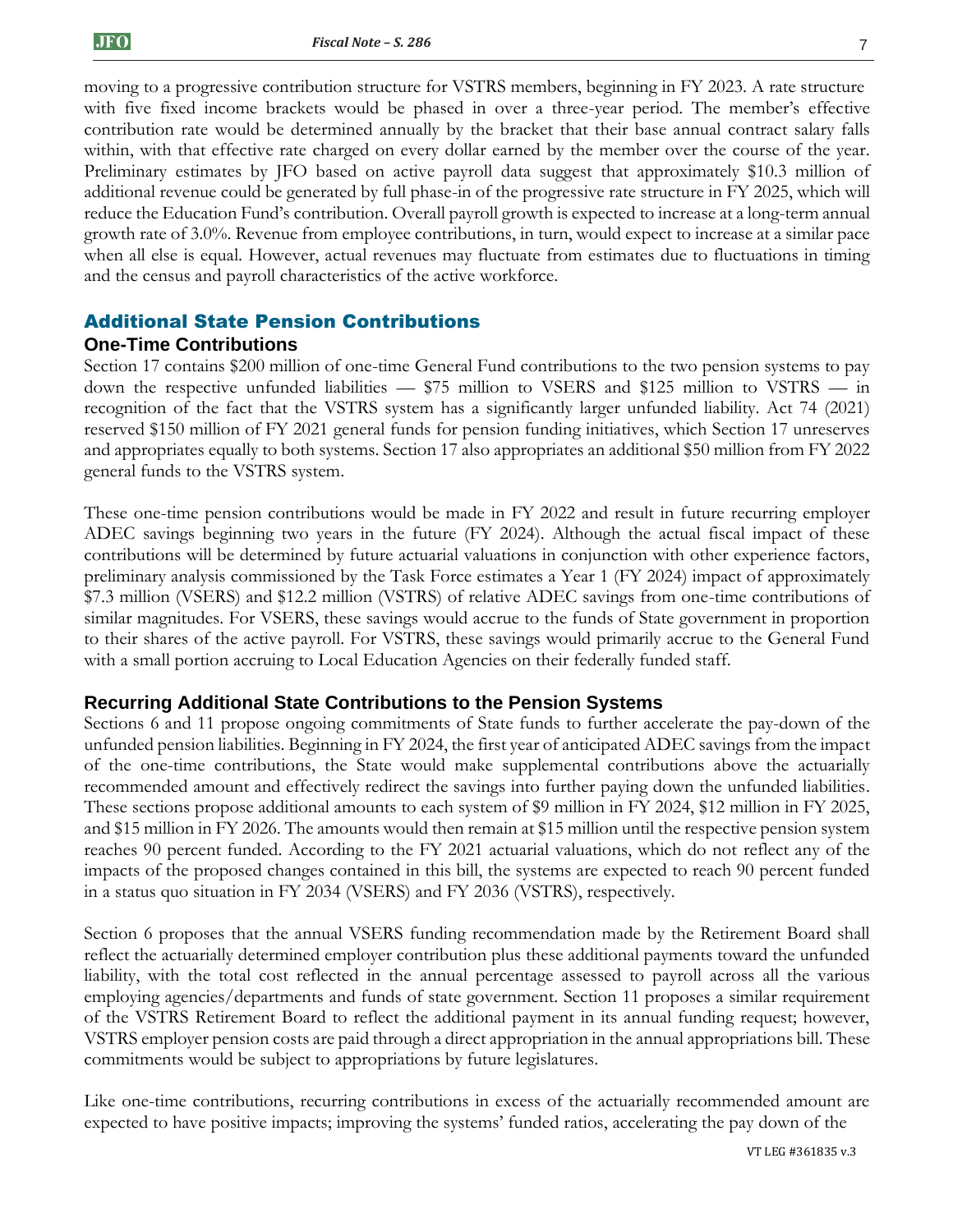unfunded liability, and resulting in future ADEC savings. While the Pension Task Force commissioned actuarial analysis on similar recurring revenue scenarios, the impacts of this specific proposal have not been costed out by the actuaries to date.

# Prefunding Other Post-Employment Benefits (OPEB)

Prefunding retirement benefits like pensions and OPEB involves setting aside funds over the course of an active member's career, investing those assets, and using the compound investment gains to partially fund the cost of future benefits. The initial costs of moving to prefunding are higher than the current "paygo" system of paying the benefits for current retirees as they become due. However, prefunding itself substantially lowers the State's unfunded retirement liabilities and is more cost efficient over time since investment gains offset expenses to taxpayers in the future.

Prefunding requires the State to enact a statutory funding policy that meets actuarial review, then commit to future contributions above the paygo amount to build up a pool of surplus assets to be invested over time. At the end of the amortization period, the systems would be projected to have enough assets to fund the cost of benefits to future retirees, provided that the normal cost continues to be fully funded and all actuarial assumptions are met. With a statutory prefunding policy enacted, the assets of the two OPEB systems can be invested with VPIC with an assumed long-term rate of return that is currently 7.0 percent. By using a 7.0 percent rate of return to discount liabilities, rather than the 2.20 — 2.41 percent rates tied to the 20-year AA municipal bond rate that accounting rules require paygo systems to use, the unfunded OPEB liabilities would be reduced by approximately \$1.728 billion by the end of FY 2023 *(see Table 6).*

| Table 6: Estimated Impact of Prefunding OPEB |                                         |                                |                   |                                         |                                |                  |
|----------------------------------------------|-----------------------------------------|--------------------------------|-------------------|-----------------------------------------|--------------------------------|------------------|
|                                              |                                         | <b>State Employee OPEB</b>     |                   | <b>Teacher OPEB</b>                     |                                |                  |
|                                              | FY 2023 -<br><b>Status Quo</b><br>Paygo | FY 2023 -<br><b>Prefunding</b> | Change            | FY 2023 -<br><b>Status Quo</b><br>Paygo | FY 2023 -<br><b>Prefunding</b> | Change           |
| 1. Rate of Return                            | 2.41%                                   | 7.00%                          |                   | 2.20%                                   | 7.00%                          |                  |
| 2. Actuarial<br><b>Accrued Liability</b>     | \$1,787,402,771                         | \$901,630,521                  | $(\$885,772,250)$ | \$1,519,502,091                         | \$683,414,665                  | (\$836,087,426)  |
| 3. Fund Assets                               | \$123,166.267                           | \$128,686,560                  | \$5,520,293       | \$14,955,429                            | \$15,657,836                   | \$702,407        |
| 4. Unfunded<br>Liability $(2-3)$             | \$1,664,236,267                         | \$772,943,961                  | (\$891, 292, 306) | \$1,504,546,662                         | \$667,756,829                  | (\$836,789,833)  |
| 5. Normal Cost                               | \$66,216,417                            | \$20,897,140                   | (\$45,319,277)    | \$56,584,557                            | \$15,104,597                   | (\$41,479,960)   |
| 6. Amortization<br>of Unfunded<br>Liability  | \$55,898,305                            | \$43,680,845                   | (\$12,217,460)    | \$52,403,565                            | \$39,709,031                   | (\$12,694,534)   |
| 7. Total ADEC<br>$(5+6)$                     | $$122,114,722*$                         | \$64,577,985                   | $(\$57,536,737)$  | \$108,988,122*                          | \$54,813,628                   | $(\$54,174,494)$ |

(\*) Under Status Quo Paygo, the OPEB ADEC is not fully funded. Instead, only the paygo cost of providing benefits to current retirees is appropriated. The proposed prefunding policy will require the ADEC (both the normal cost and the unfunded liability amortization payment) to be fully funded in future years.

Source: FY 2021 GASB 74 Valuations

Sections 7 and 13 contain the statutory funding policies required to prefund the OPEB benefits and fully fund the net unfunded liabilities by FY 2048. Like pensions, the OPEB prefunding is proposed to reflect an employer normal cost contribution to fund the future benefits of today's active members, plus an amortization payment toward the unfunded liabilities already earned by the active and retired workforce. These annual payments are made into a benefits fund, which pays the cost of benefits for current retirees from the proceeds of those contributions and the compound investment gains earned on those assets over time.

Like how pensions are funded, Section 7 proposes that the VSERS OPEB contribution amount be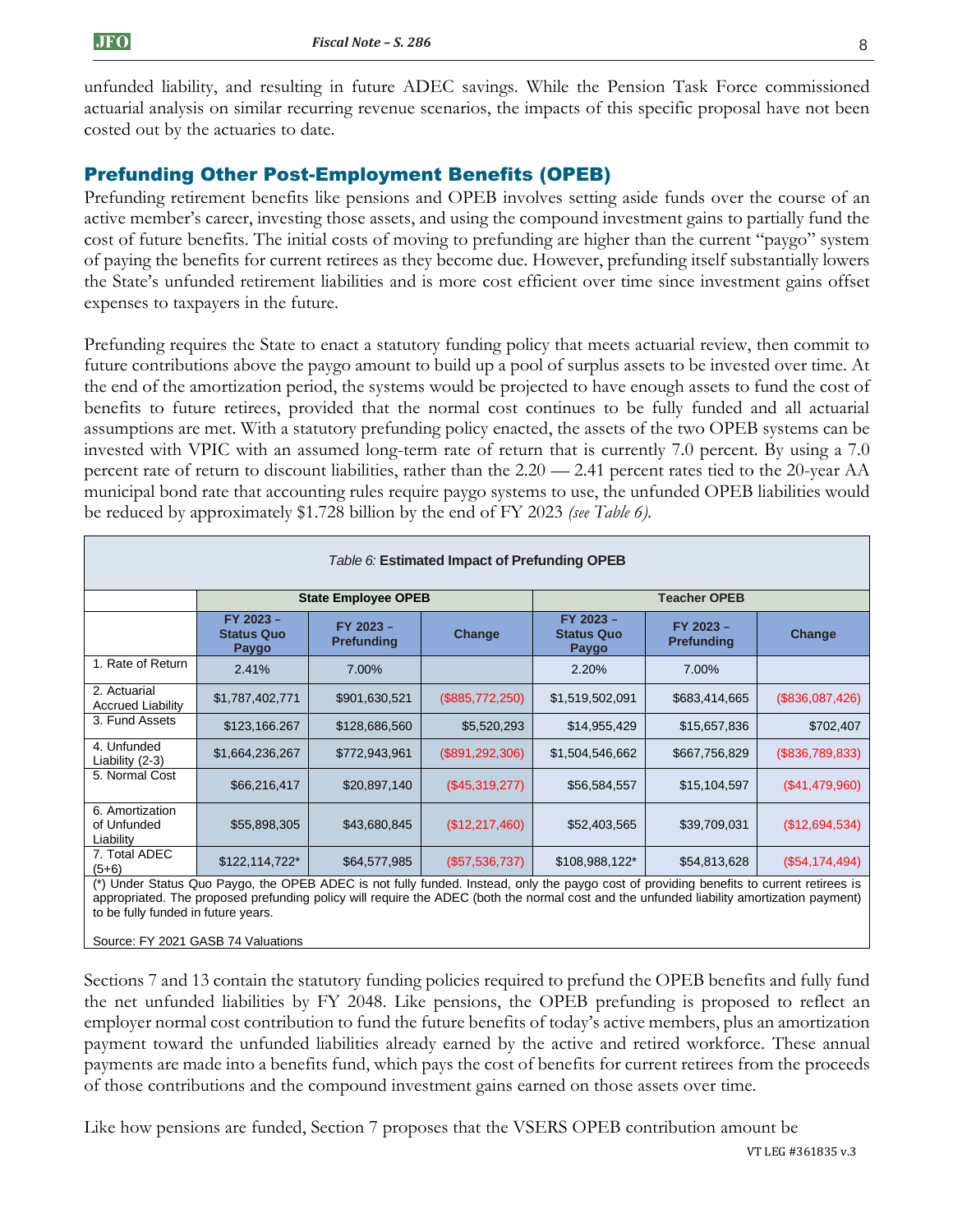recommended annually by the Retirement Board and paid from an assessment charged to the funds of State government in proportion to their share of the active payroll. Typically, approximately 40 percent of these costs are paid from the General Fund, with federal and special funds paying the remainder. Likewise, Sections 13 and 14 propose to mirror the VSTRS pension funding structure by paying the OPEB normal cost from the Education Fund and the unfunded liability amortization payment (net of contributions from LEAs) from the General Fund. Furthermore, Section 17 unreserves \$14 million of FY 2021 Education Fund that were reserved in Act 74 (2021) and appropriates \$13.3 million of those funds to the Retired Teachers' Health and Medical Benefits Fund (teacher OPEB). This one-time appropriation will help seed the initial stages of prefunding these benefits while hedging against short-term volatility in investment performance, premium costs, plan experience, and other uncertainties. The VSERS OPEB fund, which received \$52.4 million from unreserved, undesignated General Fund surplus in FY 2021 per 32 V.S.A. § 308c(a)(3), has sufficient funding to begin prefunding without the need for additional initial appropriations for this purpose. Beginning in FY 2023:

- Prefunding VSERS OPEB is expected to have an increased cost of approximately \$22.2 million to all the funds of State government in proportion to their shares of the active payroll. Moving to prefunding would reduce the VSERS OPEB unfunded liabilities by approximately \$891.3 million.
- Prefunding VSTRS OPEB is expected to have an increased cost of approximately \$15.1 million to the Education Fund and \$5.5 million to the General Fund. Moving to prefunding would reduce the VSTRS OPEB unfunded liabilities by approximately \$836.8 million.

Additionally, Section 15 proposes to repeal the July 1, 2023 sunset for the annual charge for teacher health care paid by Local Education Agencies per [16 V.S.A. §](https://legislature.vermont.gov/statutes/section/16/055/01944d) 1944d. This language would continue the practice of LEAs making annual contributions for teachers hired after July 1, 2015. In FY 2023, these charges are expected to generate approximately \$6.1 million, which offsets the cost to the State of providing OPEB benefits.

# Summary Chart – Preliminary Estimates of Fiscal Impacts by Fund

*Table 7* summarizes the preliminary expected relative fiscal impacts of the various provisions contained in S.286, and *Table 8* on the following page summarizes the additional state investments and impacts to the unfunded retirement liabilities by system. At the time of publication, the FY 2023 pension funding levels recommended by the pension boards of trustees and included in the Governor's Recommended budget reflect

| Table 7: Preliminary Estimates of Anticipated FY23 Budget Impact of S. 286<br>(\$ millions) |                    |                                                      |                 |  |  |
|---------------------------------------------------------------------------------------------|--------------------|------------------------------------------------------|-----------------|--|--|
| <b>State Employees</b>                                                                      | <b>FY23</b>        | <b>Teachers</b>                                      | <b>FY23</b>     |  |  |
| <b>Current FY23 Budget For Employer Contribution</b>                                        |                    | <b>Current FY23 Budget For Employer Contribution</b> |                 |  |  |
| Pension - Normal and Unfunded Liability                                                     | 124.2 all funds    | Pension - Normal                                     | 40.7 Ed Fund    |  |  |
| OPEB/Retiree Health Care- PayGo                                                             | 43.7 all funds     | Pension - Unfunded Liability                         | 157.5 GF        |  |  |
| Total (payroll assessment funded)                                                           | 167.9 all funds    | OPEB/Retiree Health Care- PayGo                      | 29.6 GF         |  |  |
|                                                                                             |                    | Total                                                | 227.8 all funds |  |  |
| S.286 Estimate Budget Need                                                                  | <b>FY23</b>        | S.286 Estimate Budget Need                           | <b>FY23</b>     |  |  |
| Pension - Normal and Unfunded Liability                                                     | 112.7 all funds    | Pension - Normal                                     | 32.9 Ed Fund    |  |  |
| <b>OPEB Prefund - Normal and Unfunded Liability</b>                                         | 64.6 all funds     | Pension - Unfunded Liability                         | 154.3 GF        |  |  |
| Total (payroll assessment funded)                                                           | 177.3 all funds    | <b>OPEB Prefund - Normal</b>                         | 15.1 Ed Fund    |  |  |
|                                                                                             |                    | <b>OPEB Prefund - Unfunded Liability</b>             | 35.1 GF         |  |  |
|                                                                                             |                    | Total                                                | 237.4 all funds |  |  |
| <b>FY23 Total Budget Impact</b>                                                             | <b>9.4 GF FY23</b> | <b>FY23 Budget Impact</b>                            |                 |  |  |
| Address with \$10 million onetime GF in FY23.                                               |                    | <b>Education Fund - OPEB</b>                         | 15.1            |  |  |
| a transition year to help agencies and                                                      |                    | <b>Education Fund - Pension</b>                      | $-7.8$          |  |  |
| departments unable to absorb the increase in                                                |                    | General Fund - OPEB                                  | 5.5             |  |  |
| payroll assessment needed for FY23                                                          |                    | General Fund - Pension                               | $-3.2$          |  |  |
|                                                                                             |                    | Total                                                | 9.6             |  |  |